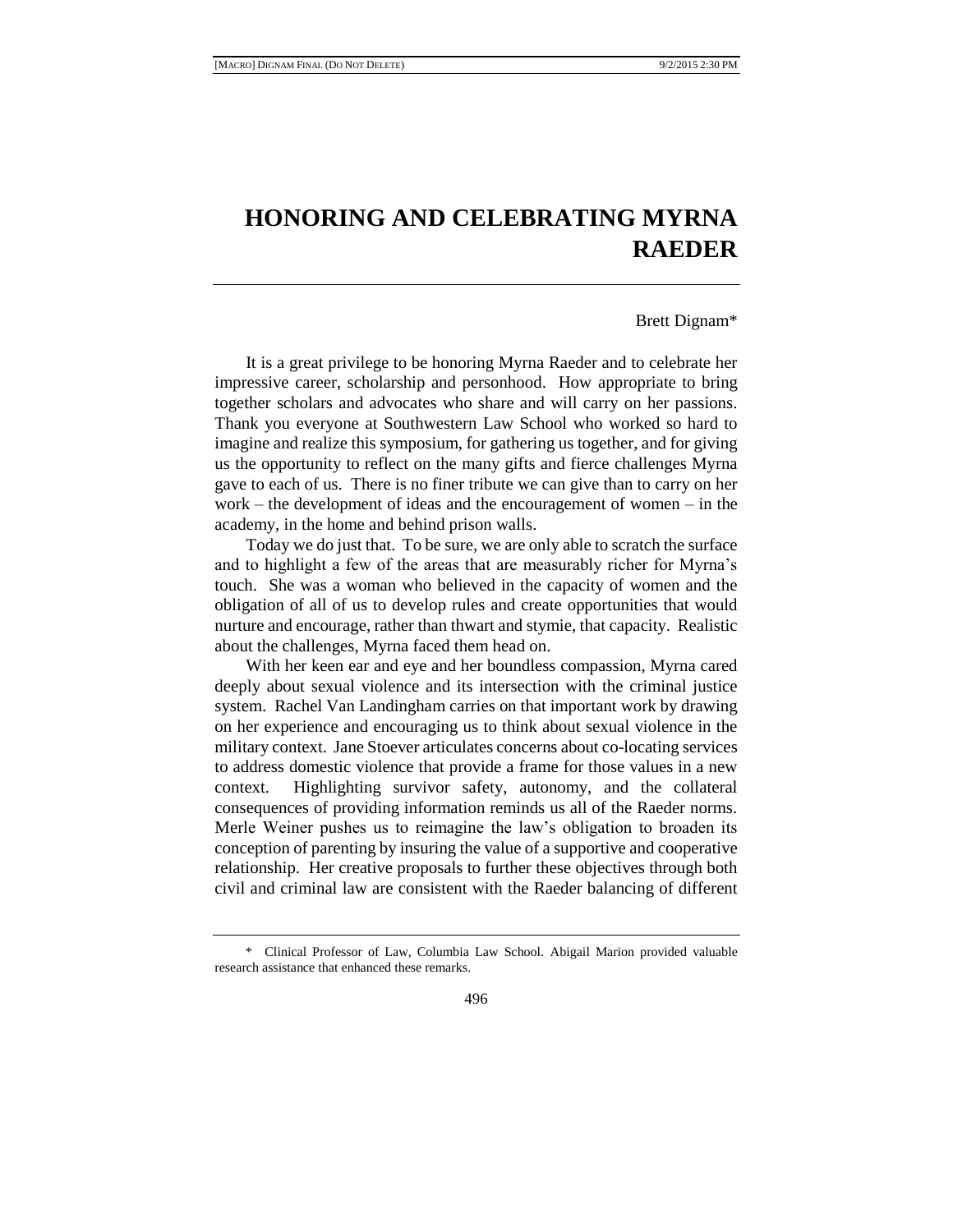approaches to legal problem solving. Bennett Capers challenges us to consider the role of gender in sexual violence and urges that the law protect refusal of subjugation.

Myrna was a lawyer's lawyer. She loved puzzles and intellectual challenge but she also understood how much turns on the practical realities of wrestling a legal issue to the ground in the real world. The sometimes dry and rule-bound field of evidence was one of her many arenas and areas of expertise. Building on Myrna's role in crafting model codes, Marina Angel invites us to advocate for legislative reform that would make evidence of prior acts of abuse admissible in narrow circumstances. Countering the conception of women as battered and helpless, her proposal recognizes the strength and capacity of the women Myrna championed. Understanding that the work is never done, co-author and friend Paul Rothstein pays tribute to Myrna by highlighting the challenges *Crawford* Confrontation Clause analysis poses to the admissibility in criminal cases of out-of-court statements by children about abuse. All of us will face the questions he raises, not only in analyzing the Supreme Court's decision in *Ohio v. Clark* but in assessing our own roles in the emerging debate about the role of faculty in counseling students and in reporting abuse allegations. We will do well to remember Myrna's tireless efforts to both protect children and the rights of those accused of crime. Aviva Orenstein honors Myrna by extending her important scholarship criticizing the Supreme Court's Confrontation Clause analysis in the context of an abusive relationship.

This afternoon promises a rich array of thought-provoking presentations about the intersection of gender with the criminal justice system and the juvenile detention system. Angela Irvine will describe her collaboration work with transgender youth in New Orleans who are energized by the power of empirical research in their community. Heidi Rummels and Norma Cumpian will inspire us all with their work to both obtain the release of abused women and to strengthen family ties of incarcerated mothers. Ellen Podgor will remind us of the brilliant Raeder strategic choices. Finally, Robert Schwartz will describe the pathbreaking work done by The Juvenile Law Center in Philadelphia, Catherine Carpenter will describe lifelong stigmatization of being labeled a sex offender for juvenile misconduct, and Jyoti Nanda will discuss the ways in which schools are adopting a criminal justice model at the cost of educating our children.

Myrna chose areas, both for her scholarship and for her advocacy, that are not always uplifting. Her work focused on protecting and empowering some of the most vulnerable members of our society – women who are abused and children of women convicted of crime. Rather than seeing them as victims, she saw their potential and resilience. In their stories, and those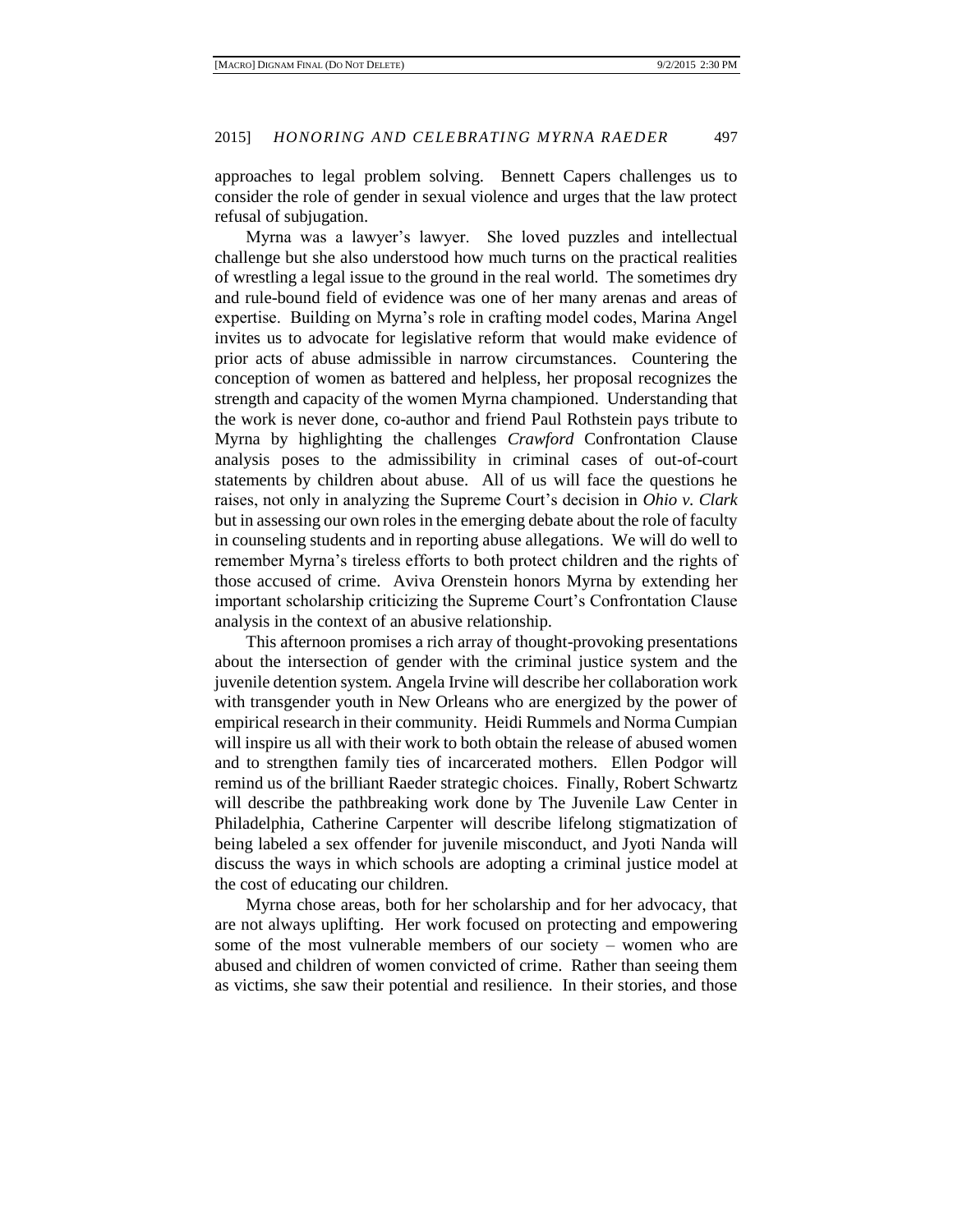of their advocates, she found strength, motivation and inspiration. We honor her best when we emulate these traits.

In that vein, I am going to focus my remarks on three areas of opportunity, promise and perhaps hope. First, the remarkable legislative achievement of the Prison Rape Elimination Act or PREA, enacted in 2003. Second, The Second Chance Act of 2007. Referred to the Senate Judiciary Committee for reauthorization just last month, it marks another positive step by Congress, one that focuses on reintegration and insuring that people leave prison with the tools they need to build a new life. Third, the executive initiative, prompted by a relentless coalition of advocacy and professional groups, that has given us a robust and promising federal program – Clemency Project 2014.

Although the number of women in prison has always been a relatively small percentage of the total population, the female population has been increasing at a much faster rate than the male population. And, the women have different pathways to prison. The majority have histories characterized by physical and psychological violence. Myrna wrote extensively about this and about the gendered aspects of federal sentencing policies that led to the increasing number of women who spend decades in federal prisons for relatively limited roles in drug crimes.

The reality of prison rape forces us to confront, in very stark terms, the reality of the lives people are forced to survive in prison. During the 1980s and 90s, advocates, scholars and human rights reporters began to focus on the continued sexual assault of women behind bars.<sup>1</sup> In 2003 PREA, the product of a bipartisan and unanimous effort with interesting origins,<sup>2</sup> gave us a powerful statute and a group of sturdy and fearless commissioners who gathered heart-rending testimony during hearings around the country. During those sessions, the Commission heard compelling voices as it listened to stories from every sector of the system.<sup>3</sup> The arduous process of obtaining federal regulations was a saga in itself. Thousands of comments to the

<sup>1.</sup> *See, e.g.*, Women Prisoners of the D.C. Dep't of Corr. v. D.C., 877 F. Supp. 634 (D.C.D.C. 1994), *vacated in part, modified in part*, 93 F.3d 910 (D.C. Cir. 1996); NOT PART OF MY SENTENCE (Amnesty International 1999), *available at* http://www.amnesty.org/en/library/ asset/AMR51/019/1999/en/7588269a-e33d-11dd-808b-bfd8d459a3de/amr510191999en.pdf; Lucas v. White, No. C 96-02905, *available at* http://www.clearinghouse.net/chDocs/public/PC-CA-0009-0001.pdf (private settlement agreement with the Federal Bureau of Prisons).

<sup>2.</sup> Brenda V. Smith, *The Prison Rape Elimination Act: Implementation and Unresolved Issues*, *Criminal Law Brief American University Washington College of Law*, 1, 10-18 (2008).

<sup>3.</sup> *See* NATIONAL RAPE ELIMINATION COMMISSION REPORT (June 2009), *available a*t https://www.ncjrs.gov/pdffiles1/226680.pdf.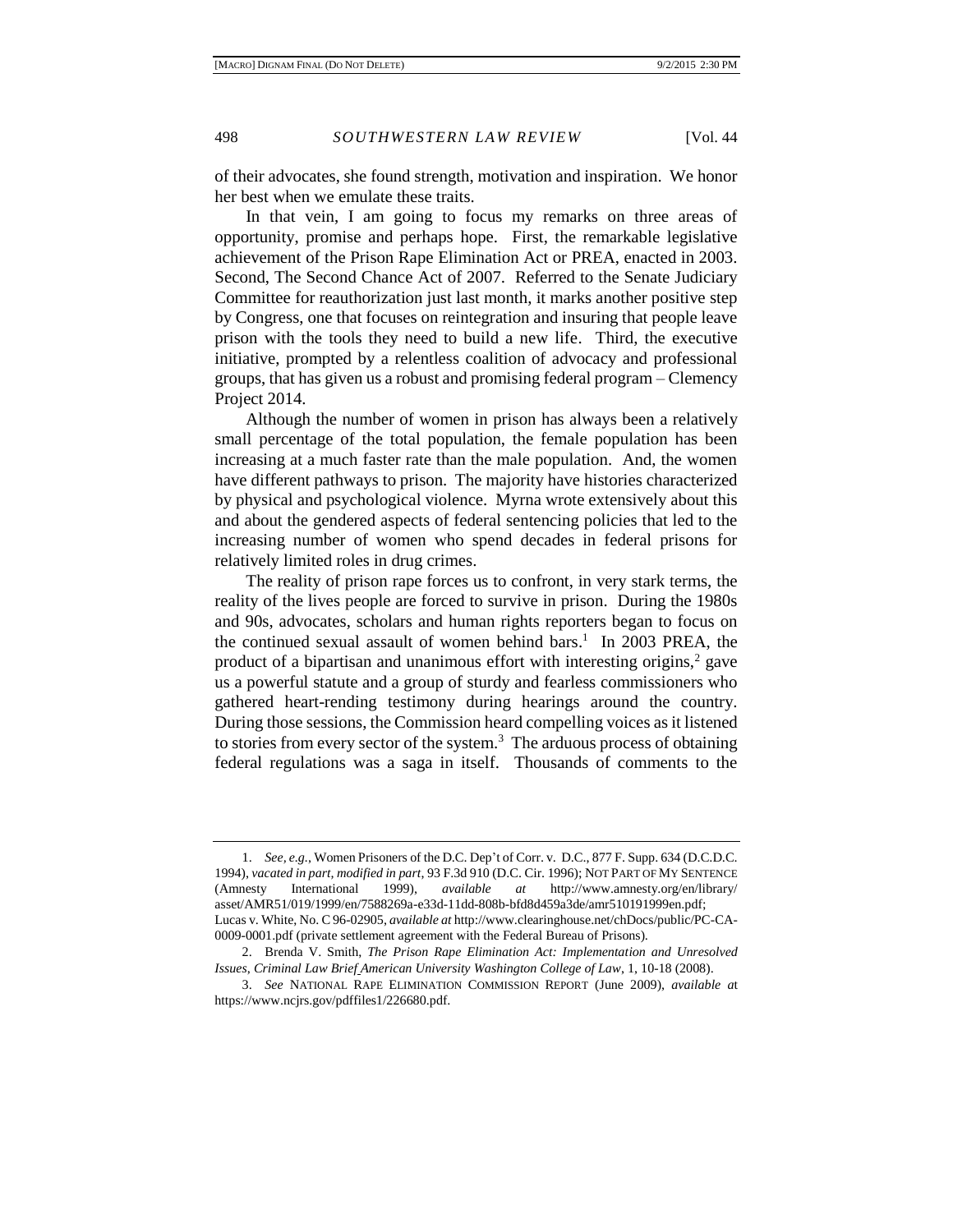proposed regulations finally led to significantly stronger codified rules in May, 2012.<sup>4</sup>

The auditing provisions of PREA survived and the Bureau of Justice Statistics ("BJS") continues to gather information that demonstrates work not yet done. The last report highlights that correctional administrators identified a statistically significant increase in the number of sexual victimization allegations in prisons, jails, and other adult correctional facilities that confirms a three-year trend.<sup>5</sup> The BJS reports are rich and provide a great deal of troubling information. For example, state prison administrators reported a 17% increase in the number of substantiated sexual victimization allegations since reporting began in 2005; the number of allegations of sexual victimization in prisons increased 39% during that same period.<sup>6</sup> Between 2009 and 2011, more than 40% of the victims of substantiated incidents involving staff were female and a staggering 67.2% of the victims in local jail were women.<sup>7</sup>

The PREA reporting, statistics and information reveal the gendered nature of the prison experience, a theme that permeates Myrna's work. In 1993, the same year that United States District Court Judge June L. Green issued a comprehensive opinion in a case that challenged a wide range of conditions experienced by the DC women prisoners, $\frac{8}{3}$  Myrna was working diligently on the front end – keeping women out of prison in the first place.

Commitment to inter-disciplinary collaboration was a hallmark of Myrna's work. By 2003, the year that PREA passed, she had become a major contributor to law reform projects at ALI and the National Institute of Corrections. That year, she provided the legal framework to support the important policy prescriptions articulated by Drs. Covington, Bloom and Owen in Gender Responsive Strategies: Research Practice and Guiding Principles for Women Offenders. Dr. Bloom was impressed by her tenacity and credits her with supplying the foundation that led to implementation of gender-responsive programming and policies throughout the country.

We would do well to follow her example, to mine the PREA data and view it through the lens of gender equity. Is the experience of women in prison comparable to that of the men? Should we be pushing for additional information? Asking hard questions and insisting on the answers? For

7. *Id*. at 12.

<sup>4.</sup> *See* Prison Rape Elimination Act National Standards, 28 C.F.R. § 115 (2012).

<sup>5.</sup> *See* U.S. DEPT. OF JUSTICE, SPECIAL REPORT, SEXUAL VICTIMIZATION REPORTED BY ADULT CORRECTIONAL AUTHORITIES, 2009-2011 (2014).

<sup>6.</sup> *Id.*

<sup>8.</sup> Women Prisoners of the D.C. Dep't of Corr. v. D.C., 877 F. Supp. 634 (D.C.D.C. 1994), *vacated in part, modified in part*, 93 F.3d 910 (D.C. Cir. 1996).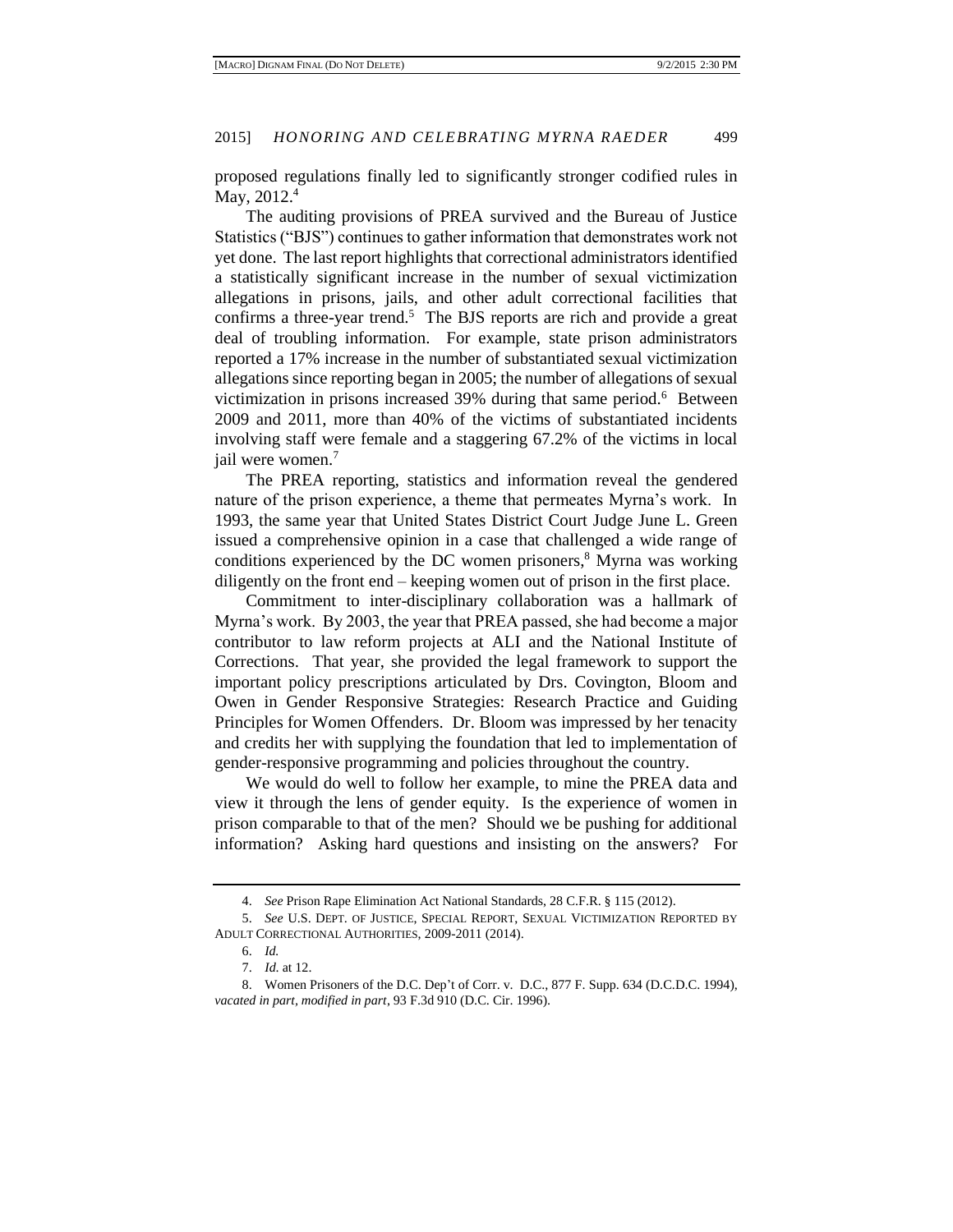example, why is a rape kit administered in only a small minority of the cases where allegations are substantiated? Why are victims of substantiated incidents not routinely tested for HIV and STDs? Can we prove that we are failing to protect the women we are locking up?

The Second Chance Act of 2007 was designed to improve outcomes for people returning to communities after incarceration.<sup>9</sup> One part of the Act authorizes grants aimed at both adults and juveniles.<sup>10</sup> On October 27, 2014, California Attorney General Kamala Harris announced that her office was one of the four Second Chance Act grantees.<sup>11</sup> It has received an award of nearly \$750,000 to fund "Back on Track LA," a recidivism reduction pilot program described as a partnership that includes the sheriff's department, probation department, local community colleges, a charter school and private foundations.<sup>12</sup> The partnership "will provide higher education opportunities to incarcerated participants including prerequisites to community college degrees, credentials and certificates."<sup>13</sup> A month earlier, on September 24, 2014, Attorney General Holder had announced that the "Office of Juvenile Justice and Delinquency Prevention will provide \$7 million in Second Chance Act funds to bolster reentry programs for juveniles."<sup>14</sup> An additional "\$1.8 million will go to a new Juvenile Reentry Legal Assistance Program managed jointly with the Department of Housing and Urban Development."<sup>15</sup> The Justice Department has also made grants to five states to implement pretrial reforms and evidence-based parole practices and to another five states to support efforts to reduce recidivism.<sup>16</sup>

In addition to funding research and programs focused on successful reentry and lowering recidivism, the Act created the possibility that people in federal prison could be released to Residential Reentry Centers or halfway houses up to twelve rather than only six months before the end of their sentences.<sup>17</sup> Curiously, the Federal Bureau of Prisons ("BOP") did not

13. *Id.*

15. *Id.*

16. *Id.*

<sup>9.</sup> *See* Second Chance Act of 2007, Pub. L. No. 110-199, 122 Stat. 657 (2008).

<sup>10.</sup> *Id.* at 661-68.

<sup>11.</sup> *California Attorney General's Office Awarded \$750,000 to Fight Recidivism*, CSG JUSTICE CTR., Oct. 27, 2014, http://csgjusticecenter.org/reentry/media-clips/california-attorneygenerals-office-awarded-750000-to-fight-recidivism/.

<sup>12.</sup> *Id.*

<sup>14.</sup> *Attorney General Discusses Justice Reinvestment, New Grant Awards*, CSG JUSTICE CTR., Sept. 24, 2014, http://csgjusticecenter.org/jr/posts/attorney-general-talks-justice-reinvestment-newgrant-awards/.

<sup>17.</sup> Second Chance Act of 2007, 18 U.S.C. § 3624 (2008); *see also The Bureau of Prisons Should Fully Implement Ameliorative Statutes to Prevent Wasted Resources, Dangerous Overcrowding, and Needless Over-Incarceration: Federal Bureau of Prisons Oversight Hearing*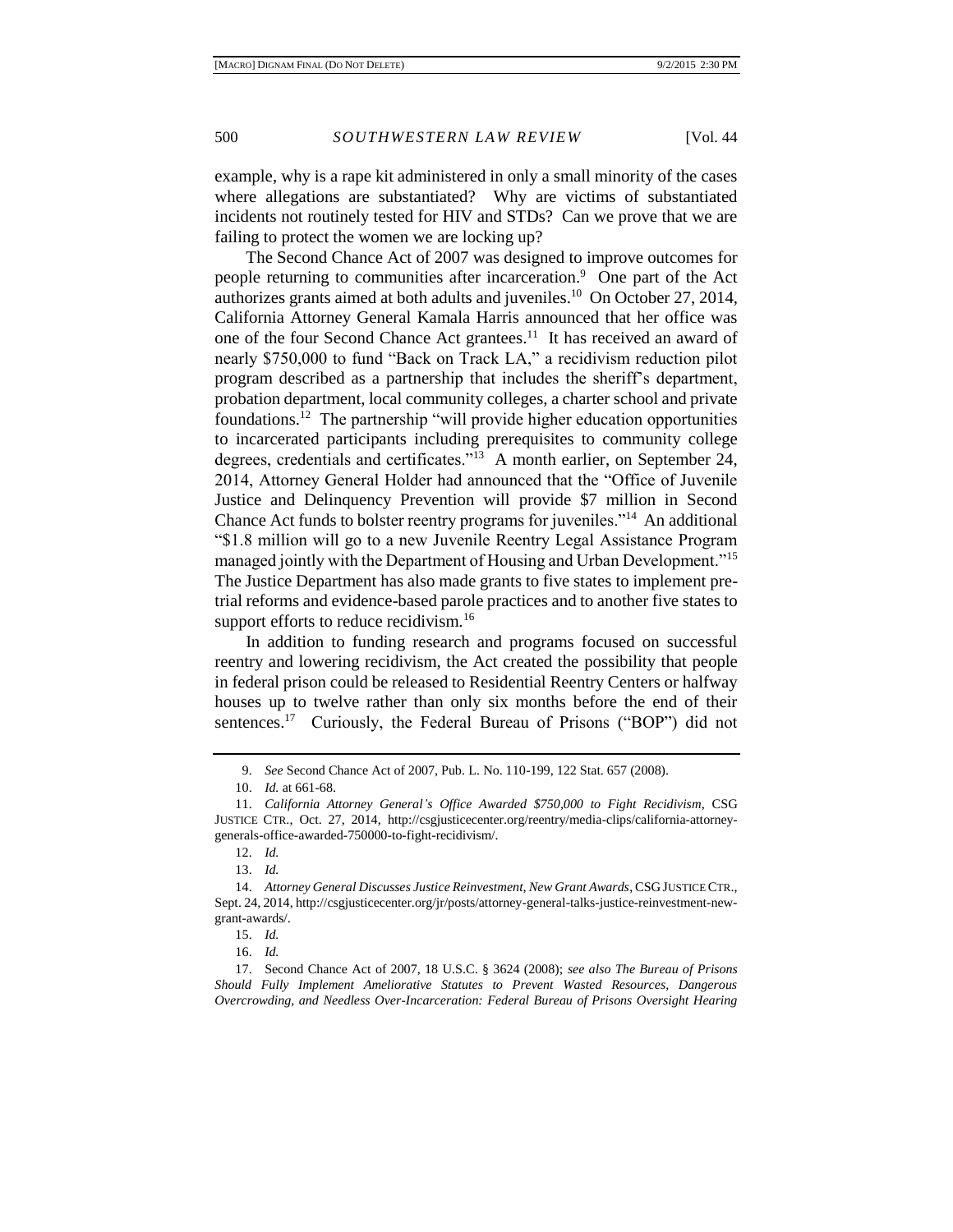embrace this expansion. Rather, it issued internal guidance creating a presumption against such early release and a requirement that each exception be authorized personally by the Regional BOP Director.<sup>18</sup> During federal litigation, the BOP revised its policy and, theoretically, a wider window is available. That reaction provides a useful reminder that systemic change comes slowly and requires vigilance to achieve.

A recent study by the National Institute of Justice is more encouraging than this isolated example of recalcitrance. Issued as the first part of a two part evaluation, the report noted a "culture shift" among the agencies that received Second Chance Act funding – from a focus on simply enforcing reentry rules and regulations to a rehabilitative philosophy.<sup>19</sup>

The third ray of hope comes to us from President Obama and the Department of Justice. In response to an integrated campaign led by various non-profit organizations, the administration has announced a new clemency initiative and the formation of a non-governmental coalition, Clemency Project 2014, that will implement the initiative.<sup>20</sup> This program has the potential to provide early release to thousands of people in federal prisons.<sup>21</sup>

The federal constitution vests the president with the power to exercise clemency – either through pardon or sentence commutation.<sup>22</sup> The Sentencing Reform Act of 1984 abolished parole for federal crimes committed after November 1,  $1987<sup>23</sup>$  That statute also created the Sentencing Commission, the body that promulgates federal sentencing guidelines,  $24$  upheld as constitutional in 1989<sup>25</sup> and considered mandatory until 2005.<sup>26</sup> The Act's structural reform effectively vested release decisions in the prosecutor who, to a large extent, determined the sentence at the time of indictment.

By 1993, the dramatic escalation of our prison population – both state and federal – had become apparent. In an important article published that

21. *See id*.

*Before Subcomm. on Crime, Terrorism, and Homeland Security of the H. Comm. on the Judiciary,*  2 (2009) (testimony of Stephen R. Sady, Chief Deputy Federal Public Defender for the District of Oregon), *available at* http://or.fd.org/Sady/written%20stmt%20july%202009.pdf.

<sup>18.</sup> *See id.* at 2-3.

<sup>19.</sup> Nancy Ritter, '*Cultural Shift' is Among Findings of Second Chance Act Evaluation*, NAT'L INST. OF JUST.J. NO. 273, Dec. 2013, *available at* http://nij.gov/journals/ 273/Pages/second-chanceact-evaluation.aspx

<sup>20.</sup> *See* CLEMENCY PROJECT 2014, https://www.clemencyproject2014.org/ (last visited Feb. 3, 2015).

<sup>22.</sup> U.S. CONST. art. II, § 2, cl. 1.

<sup>23.</sup> *See* Sentencing Reform Act of 1984, Pub. L. No. 98-473, § 211, 98 Stat. 1887 (1984).

<sup>24.</sup> *Id.* at 2017-18.

<sup>25.</sup> Mistretta v. United States, 488 U.S. 361, 412 (1989).

<sup>26.</sup> United States v. Booker, 543 U.S. 220, 266 (2005).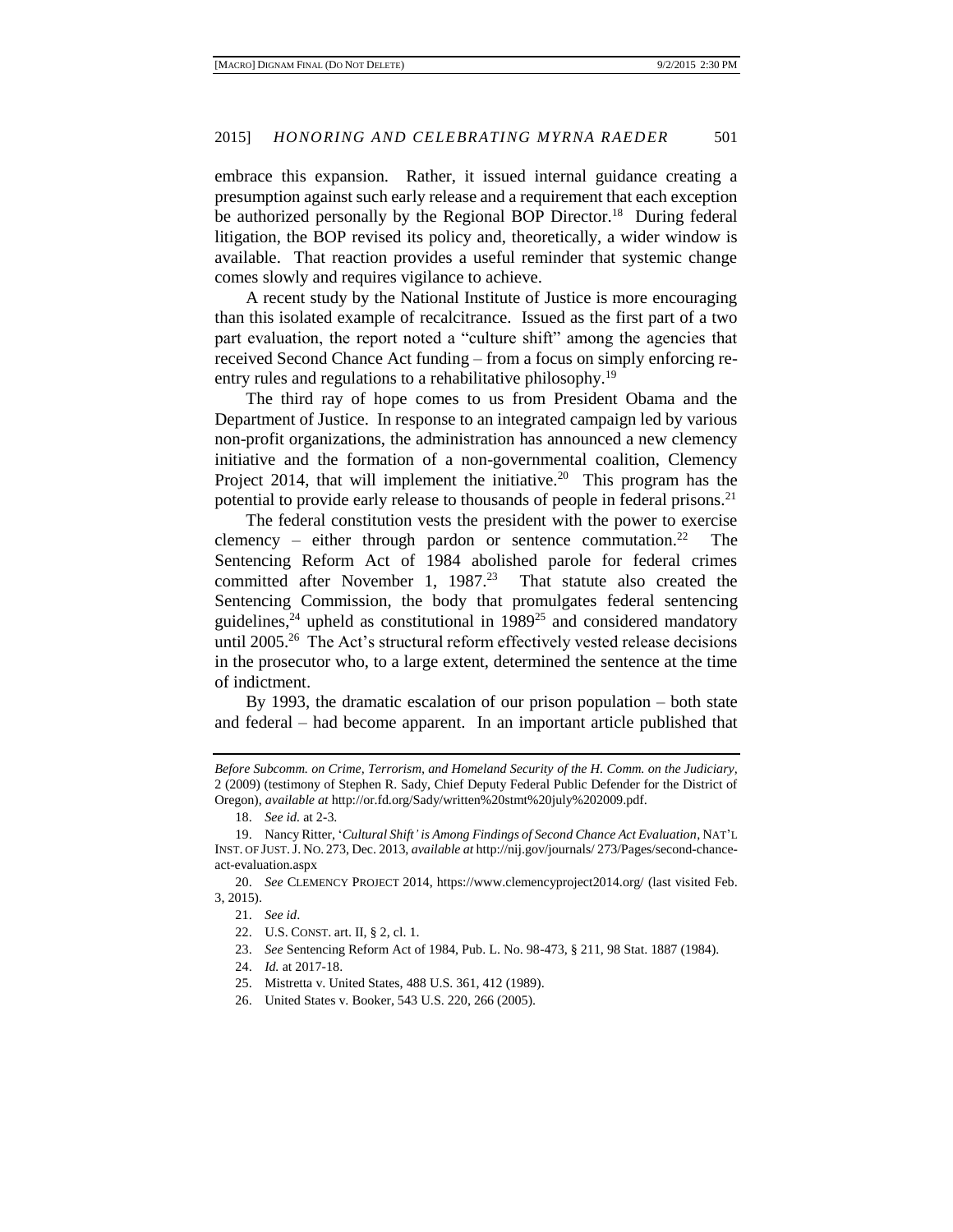year, Myrna explained the discriminatory effects of the supposedly genderneutral federal sentencing guidelines and mandatory minimum sentencing.<sup>27</sup> She explained that the failure to take into account gender-based realities of criminal activity and child rearing meant that girlfriends or wives of more culpable male defendants often found themselves subject to social and cultural pressures that coerced participation in criminal activity.<sup>28</sup> Without the information required to provide meaningful cooperation to the government, these women had nothing to bargain away the longer guideline sentences.<sup>29</sup> Describing the impact of the War on Drugs, Myrna warned us early of the disproportionate effect that this battle would have on women and their children.<sup>30</sup> And it has.

Again, she not only challenged the policy implications of the new sentencing regime but used her lawyering skills to craft prescriptions that would allow advocates to strive for justice in individual cases while the political process wound its way to a more enlightened approach. She taught us to argue domestic violence, not just as an affirmative defense but as a mitigating circumstance at sentencing that would justify downward departure. She combed the cases and BJS statistics for statements that could be crafted into arguments. Never compromising her principles or extending a position beyond where her considerable integrity would allow, she was clear about her commitment and objectives. Calling for greater rationality and further study into the nature of women's roles as facilitators of criminal activity, she focused on the guidelines' effects and their particularly detrimental effect on the children of single mothers.

Myrna's predictions about the gendered nature of the federal sentencing guidelines, and the inevitable inequity that would follow became all too real. Once the Sentencing Reform Act took full effect, clemency became the only meaningful opportunity for people sentenced to federal prison to be released prior to the expiration of their sentence. Yet presidents rarely exercise that power, other than to grant controversial pardons shortly before their departure from office.<sup>31</sup> The new clemency initiative provides an opportunity

<sup>27.</sup> Myrna S. Raeder, *Gender and Sentencing: Single Moms, Battered Women, and Other Sex-Based Anomalies in the Gender-Free World of the Federal Sentencing Guidelines*. 20 PEPP. L. REV. 905, 906-08 (1993).

<sup>28.</sup> *See generally id.*

<sup>29.</sup> *See id.* at 979-81, 983-85.

<sup>30.</sup> *See id.* at 923-24.

<sup>31.</sup> *See Standards for Consideration of Clemency Petitioners*, DEPARTMENT OF JUSTICE, http://www.justice.gov/pardon/about-office-0 (last visited Feb. 04, 2015). The one notable exception is the special pardon board that President Ford established to review draft evaders following the Vietnam War. *See* Marjorie Hunter, *See Ford Offers Amnesty Program Requiring 2*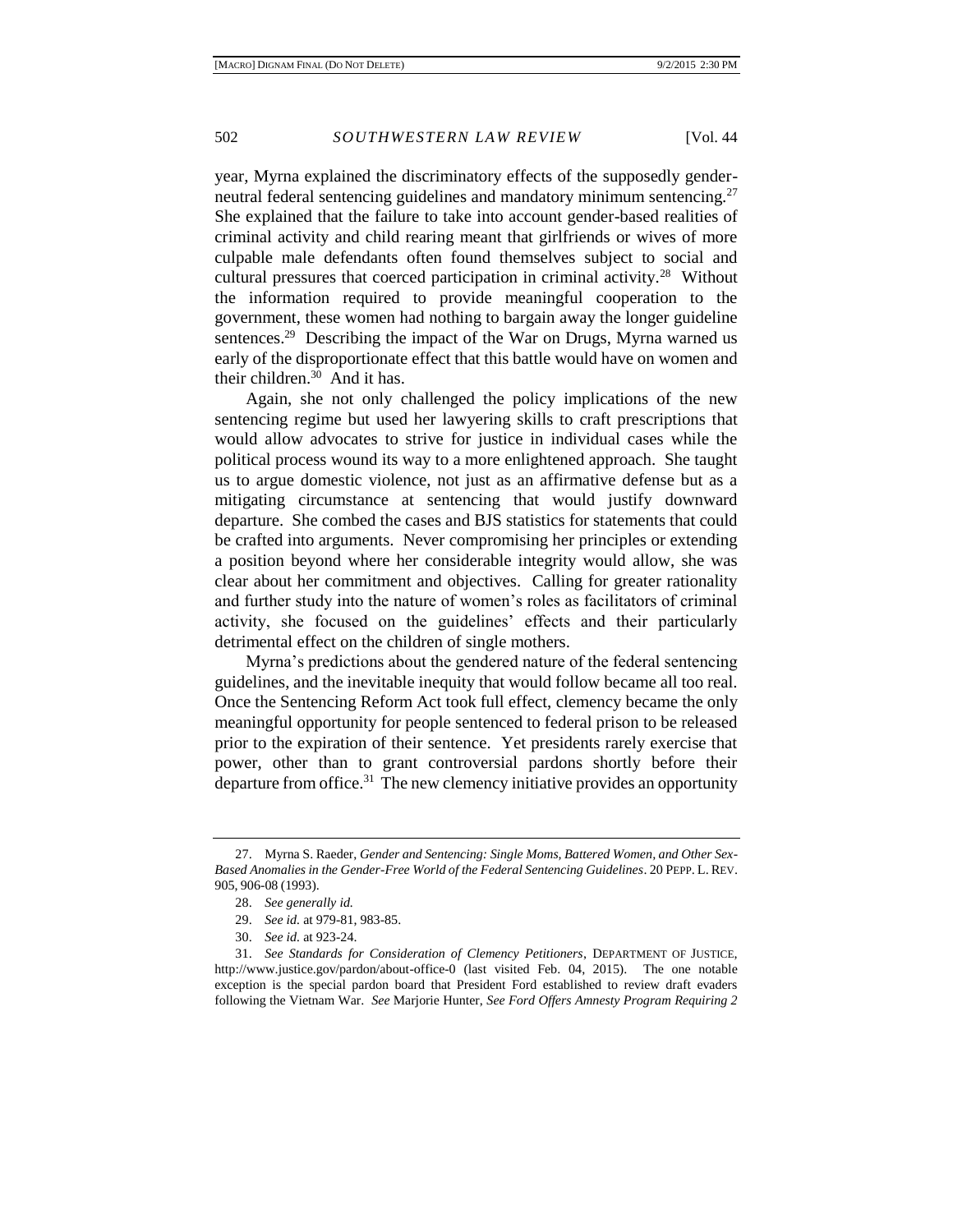to promote the proposals Myrna identified two decades ago and to achieve meaningful relief for women who are serving unduly harsh federal sentences.

Concern about the impact of the failed war on drugs, which had led to what we now refer to as mass incarceration, grew as state and federal budgets buckled under the strain of overcrowded prisons. For twenty years, a coalition of scholars and advocates waged an orchestrated campaign to eliminate the cocaine/crack disparity that had been part of the federal sentencing guidelines. In 2009, the Supreme Court recognized the irrationality of that disparity.<sup>32</sup> Passage of the Fair Sentencing Act of 2010 further remediated sentences but the statute does not apply retroactively.<sup>33</sup>

Last December, the President granted commutation to eight people.<sup>34</sup> When the Department of Justice announced the new clemency initiative, it described those individuals as having been sentenced "under an outdated regime."<sup>35</sup> President Obama has said that he wants to consider applications from people who are similarly situated.<sup>36</sup> Two of the eight commutations were granted to women who exemplify the defendants Myrna wrote about twenty years ago. $37$ 

Helen Gray was sentenced in 1996 to 240 months for conspiracy to distribute cocaine base (crack) and possession of a firearm by a convicted felon.<sup>38</sup> It is unclear whether Ms. Gray was a convicted felon.<sup>39</sup> She insisted that she was permitted to own the gun and that she received a sentence of probation for a minor incident.<sup>40</sup> Chief Judge Lawson stated at sentencing that he thought the sentence was too harsh but that his hands were tied. $^{41}$  Ms. Gray wrote to him seeking a transfer in 2007, describing her family members

40. *See id.* at 1-2.

41. *See* Letter from Helen Ruth Gray to the Honorable Judge Hugh Lawson Seeking Advice at 1, United States v. Alexander, No. 7:CR00023-HL (M.D. Ga. July 9, 2007), ECF 142.2.

*Years Public Work; Defends His Pardon of Nixon*, N.Y. TIMES, Sept. 17, 1974, *available at* http://www.nytimes.com/learning/general/onthisday/big/0916.html#article.

<sup>32.</sup> *See* Spears v. United States, No. 085721, slip. op. at 5 (U.S. Jan. 21, 2009), http://www.supremecourt.gov/opinions/08pdf/08-5721.pdf.

<sup>33.</sup> *See* Fair Sentencing Act of 2010, Pub. L. No. 111-220, 124 Stat. 2372 (2010).

<sup>34.</sup> *See Announcing New Clemency Initiative, Deputy Attorney General James M. Cole Details Broad New Criteria for Applicants*, DEPARTMENT OF JUSTICE (Apr. 23, 2014), *available at* http://www.justice.gov/opa/pr/announcing-new-clemency-initiative-deputy-attorney-generaljames-m-cole-details-broad-new.

<sup>35.</sup> *Id.*

<sup>36.</sup> *Id.*

<sup>37.</sup> *See President Obama Grants Pardons and Commutation*, THE WHITE HOUSE (Dec. 19, 2013), http://www.whitehouse.gov/the-press-office/2013/12/19/president-obama-grants-pardonsand-commutation.

<sup>38.</sup> *Id.*

<sup>39.</sup> *See* Motion to Modify Sentence/Conviction at 1, United States v. Alexander, No. 7:CR00023-HL (M.D. Ga. Jan. 23, 2012), ECF No. 170.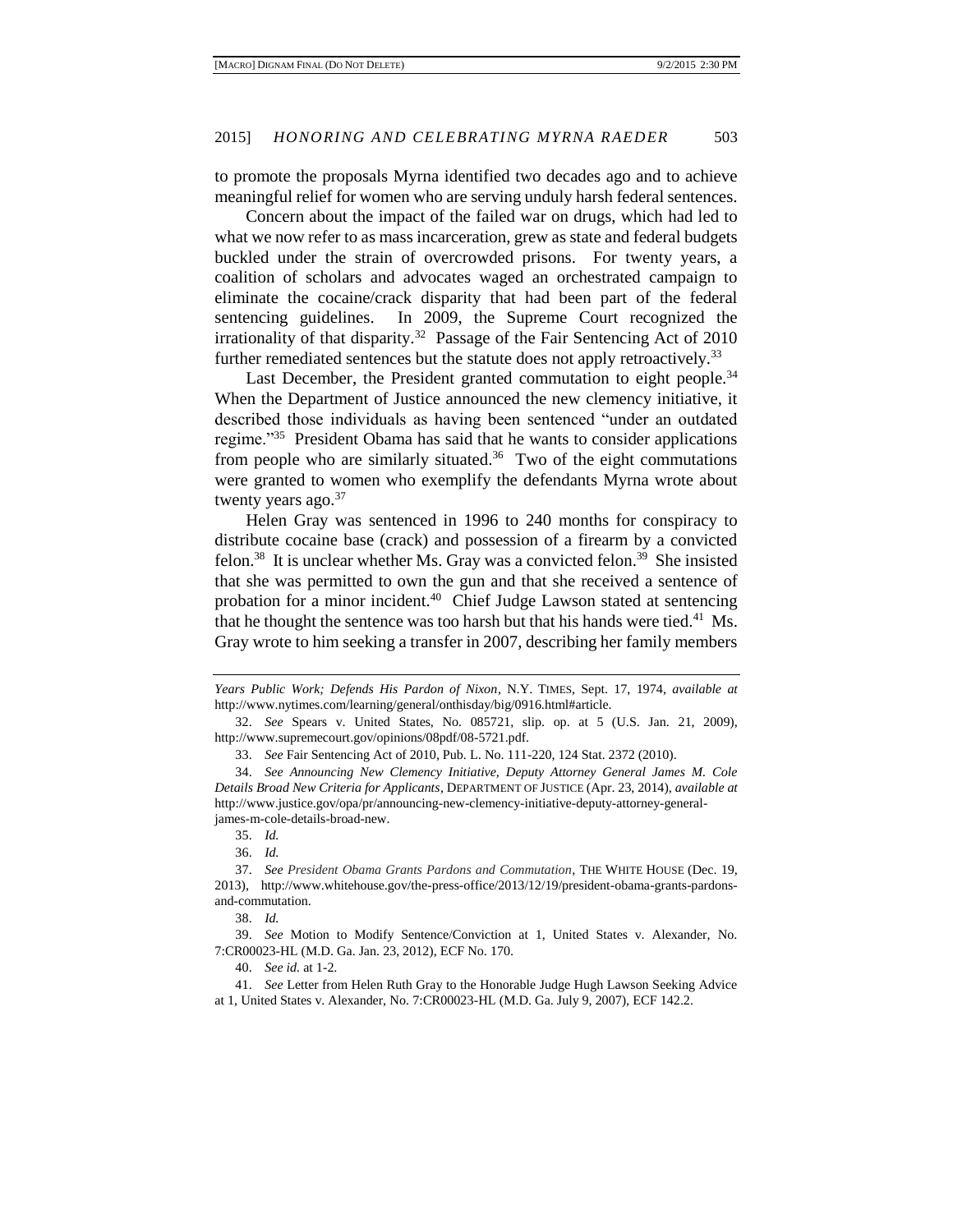and her wish to be closer to them. 42 Stephanie Yvette George was sentenced in 1997 to mandatory life imprisonment for conspiracy to distribute cocaine base, the longest sentence of any of her co-defendants.<sup>43</sup> At sentencing, Judge Roger Vinson described her as "a girlfriend and bag holder and money holder" and stated that he wished he had another alternative because, in his judgment, her role did not warrant a life sentence.<sup>44</sup> On the day of her release, Ms. George was reunited with the four children she had been away from for 17 years.<sup>45</sup> These commutations demonstrate that women convicted of drug conspiracy, even those with a prior felony conviction and a firearm conviction, are now viable candidates for clemency.

On April 23, 2014, when Deputy Attorney General James M. Cole announced the new clemency initiative, he called for a criminal justice system that was not only fair but one that was perceived to be fair and stated: these "older, stringent punishments that are out of line with sentences imposed under today's laws erode people's confidence in our criminal justice system. I am confident that this initiative will go far to promote the most fundamental of American ideals—equal justice under law."<sup>46</sup>

The Department has announced that it will prioritize applications from individuals who meet the following criteria:<sup>47</sup>

1. currently serving a federal sentence in prison and, by operation of law, likely would have received a substantially lower sentence if convicted of the same offense(s) today;

2. non-violent, low-level offender without significant ties to large scale criminal organizations, gangs or cartels;

3. has served at least 10 years of their prison sentence;

4. does not have a significant criminal history;

<sup>42.</sup> *See* Letter from Helen Ruth Gray to the Honorable Judge Hugh Lawson Requesting a Transfer at 1-2, United States v. Alexander, No. 7:CR00023-HL (M.D. Ga. Aug. 25, 2007), ECF 143.

<sup>43.</sup> *Stephanie George*, FAMM, http://famm.org/stephanie-george/ (last visited Feb. 4, 2015); *see also* John Tierney, *For Lesser Crimes, Rethinking Life Behind Bars*, N.Y. TIMES (Dec. 11, 2012), http://www.nytimes.com/2012/12/12/science/mandatory-prison-sentences-face-growingskepticism.html?pagewanted=all&\_r=0; *President Obama Grants Pardons and Commutation*, THE WHITE HOUSE (Dec. 19, 2013), http://www.whitehouse.gov/the-press-office/2013/12/19/ president-obama-grants-pardons-and-commutation.

<sup>44.</sup> *Stephanie George*, FAMM, http://famm.org/stephanie-george/ (last visited Feb. 4, 2015).

<sup>45.</sup> *Id.*; *see also The First Day of the Rest of Her Life*, ACLU, https://www.aclu.org/smartjustice-fair-justice/first-day-rest-her-life (last visited Feb. 4, 2015).

<sup>46.</sup> *Announcing New Clemency Initiative, supra* note 34.

<sup>47.</sup> *Id.*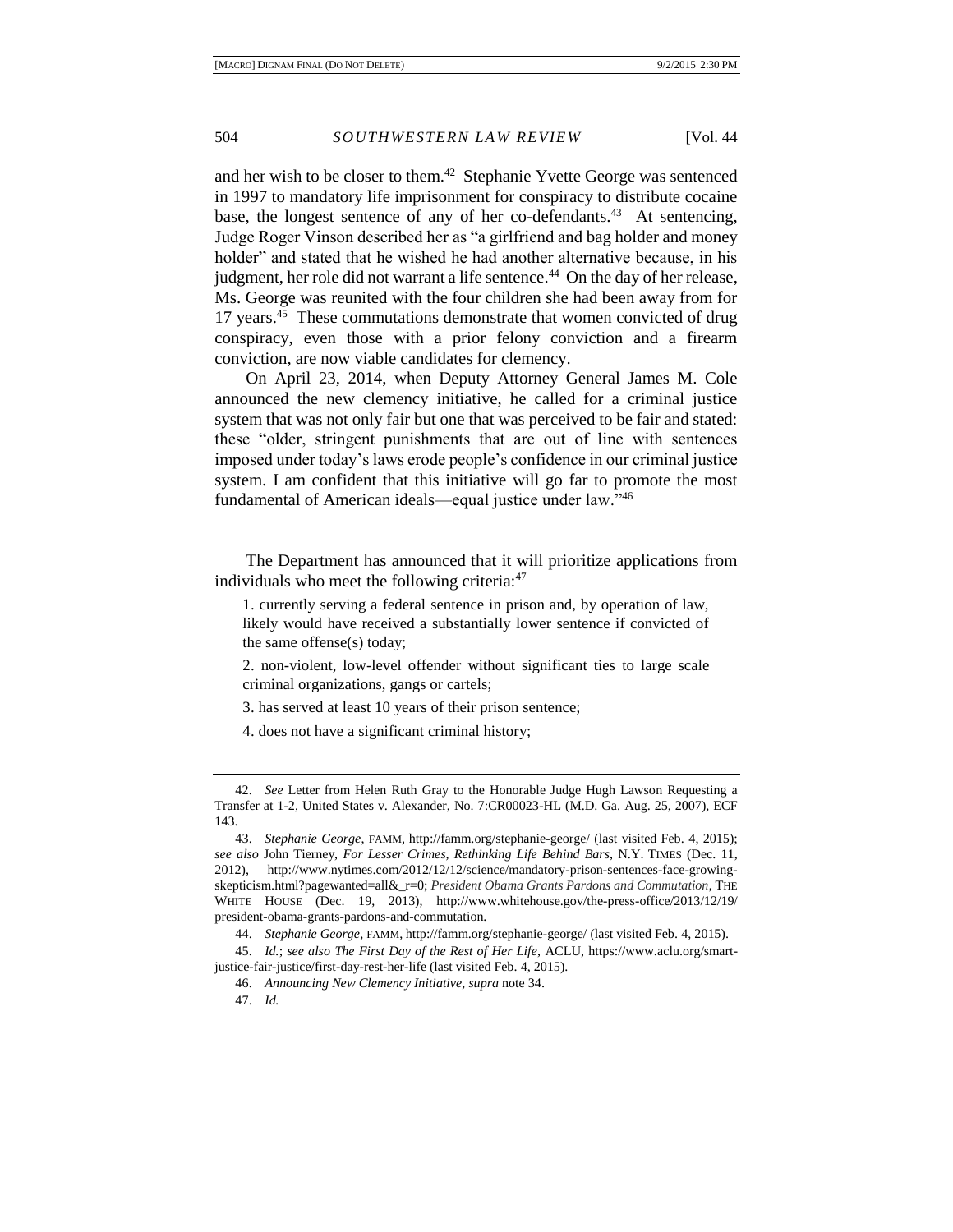5. has demonstrated good conduct in prison; and

6. has no history of violence prior to or during their current term of imprisonment.

Women should fare well under these criteria. Importantly, non-retroactive legislation and judicial precedent do not make an applicant ineligible. As long as she can make a persuasive argument that she "likely would have received a substantially lower sentence if convicted of the same offense(s) today," a woman will have cleared that hurdle.<sup>48</sup>

The new clemency initiative builds on repeated repudiation of "the outdated regime" by the Department.<sup>49</sup> Attorney General Holder has repeatedly issued policy statements and guidance about sentencing and prosecutorial discretion that signaled this change.<sup>50</sup>

A May 19, 2010 memo titled "Department Charging and Sentencing" explicitly superseded memos that required strict adherence to the sentencing guidelines.<sup>51</sup> Rather than ruling out any consideration of gender, the memo counseled prosecutorial decisions that would be mindful of a "duty to ensure that [decisions] are made without *unwarranted* consideration of such factors as race, gender, ethnicity or sexual orientation."<sup>52</sup> It also emphasized individualized assessment of the facts and circumstances in both charging decisions and advocacy at sentencing.<sup>53</sup>

An August 13, 2013 memo titled "Department Policy on Charging Mandatory Minimum Sentences and Recidivist Enhancements in Certain Drug Cases" reinforced the concept of individual assessment.<sup>54</sup> Acknowledging that, "[i]n some cases, mandatory minimum and recidivist enhancement statutes have resulted in unduly harsh sentences and perceived or actual disparities," the memo advised that prosecutors should decline to

52. *Id.* at 1 (emphasis added).

53. *Id.* at 2-3.

<sup>48.</sup> *Id.*

<sup>49.</sup> *Id.*

<sup>50.</sup> *See, e.g.,* Memorandum from Attorney General Eric H. Holder, Jr. to All Federal Prosecutors 1 (May 19, 2010), *available at* http://www.fd.org/docs/select-topics/sentencingresources/holdermemo.pdf?sfvrsn=4; Memorandum from Attorney General to United States Attorneys and Assistant Attorney General for the Criminal Div. 1 (Aug. 12, 2013), http://www.fd.org/docs/select-topics/sentencing-resources/august-12-2013-holder-

memo.pdf?sfvrsn=4; Memorandum from Attorney General to United States Attorneys and Assistant Attorney General for the Criminal Div. 1 (Aug. 12, 2013), *available at* http://www.fd.org/docs/select-topics/sentencing-resources/august-12-2013-holdermemo.pdf?sfvrsn=4.

<sup>51.</sup> Memorandum from Attorney General Eric H. Holder, Jr. to All Federal Prosecutors*, supra*  note 50, at 1, 3.

<sup>54.</sup> Memorandum from Attorney General to United States Attorneys and Assistant Attorney General for the Criminal Div., *supra* note 50, at 1.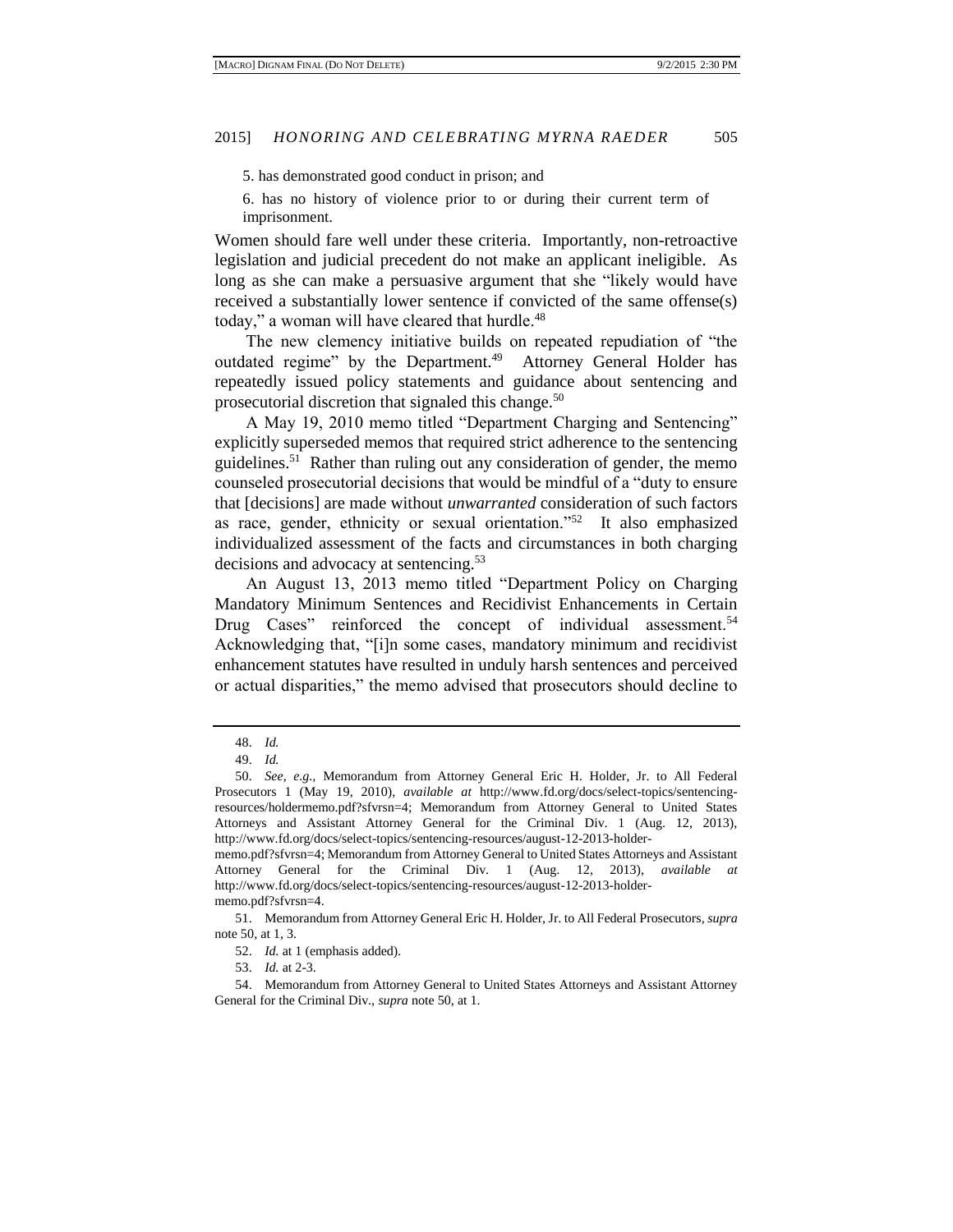charge a drug amount that would trigger a mandatory minimum sentence if certain identified criteria are met.<sup>55</sup> Ultimately, the memo stated that prosecutors should decline to file charges under the recidivist enhancement statute unless the defendant has engaged in conduct that makes the case appropriate for severe sanctions.<sup>56</sup> Finally, a September 24, 2014 memo clarified that a recidivist enhancement charge "should not be used for the sole or predominant purpose of inducing a defendant to plead guilty."<sup>57</sup>

The Department of Justice memoranda are a welcome reversal of severe prosecutorial policy. They reinforce the tone of recent amendments by the United States Sentencing Commission that have reduced the guideline range for crack to make it more commensurate with powder cocaine and have created other guidelines that allow sentencing courts to consider whether relatively minor or discrete roles played by some defendants convicted of drug conspiracy warrant leniency. By recognizing that the guidelines are advisory<sup>58</sup> and that factual findings used to enhance a sentence must be found by a jury,<sup>59</sup> the Supreme Court has also helped to shine a light on unfairly disparate and harsh sentences. Although these developments do not apply retroactively, clemency provides an opportunity for people in federal prison to benefit from the changing tide. We should take the Department at its word, extend the concepts that Myrna outlined in 1993 and urge that they be incorporated beyond clemency.

Scholarship, advocacy and development of professional norms that embody integrity and focus on the pursuit of justice are essential to building and maintaining a legal system of which we can all be proud. But what transforms successful scholars, advocates and professionals into champions of change is compassion – a strong desire to alleviate the suffering of another when that person is stricken by misfortune. Few have the legal power to exercise mercy but all of us have the capacity to identify suffering and to work to alleviate it. Myrna embodied and modeled mercy on a daily basis. She forgave all of us for our mistakes and recognized that they do not define

<sup>55.</sup> *Id*. at 1.

<sup>56.</sup> *See id.* at 3. Six days later, on August 19, 2013, the Attorney General issued additional guidance about the retroactivity of the August 13 memo and clarified that it would not apply to cases where a sentence had been imposed. *See* Memorandum from Attorney General Eric H. Holder, Jr. to All Federal Prosecutors*, supra* note 50, at 1, 3.

<sup>57.</sup> Memorandum from Attorney General to Dep't of Justice Attorneys (Sept. 24, 2014), *available at* http://www.fd.org/docs/select-topics/sentencing-resources/memorandum-to-allfederal-prosecutors-from-eric-h-holder-jr-attorney-general-on-851-enhancements-in-pleanegotiations.pdf?sfvrsn=6.

<sup>58.</sup> United States v. Booker, 543 U.S. 220, 266 (2005); Apprendi v. N.J., 530 U.S. 466, 476 (2000), et al.

<sup>59.</sup> Alleyne v. United States, 133 S. Ct. 2151, 2163-64 (2013).